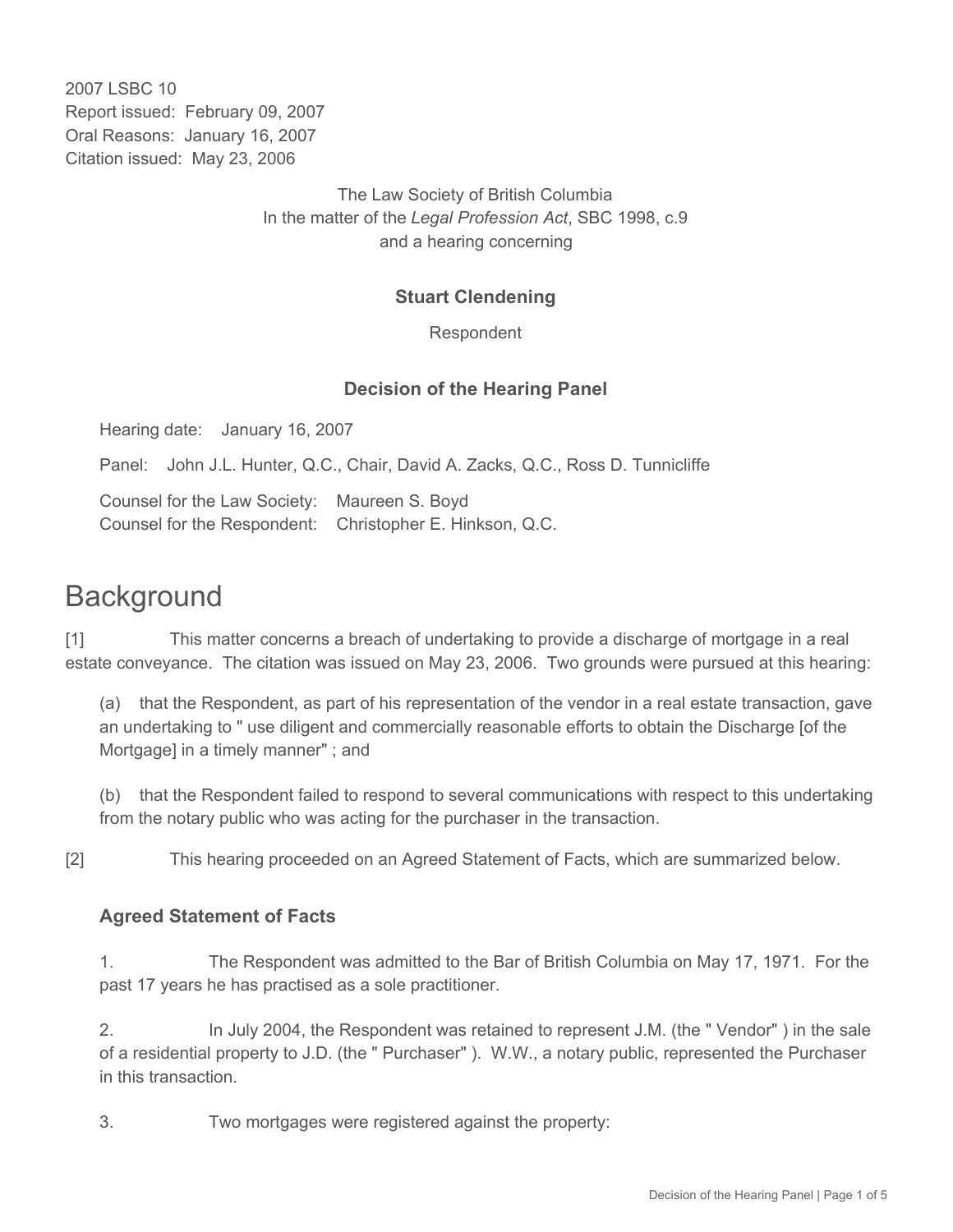(a) A mortgage in favour of London Life Insurance Company registered as No. BG224769 (the " London Life Mortgage" ); and

(b) A mortgage in favour of Trans Canada Credit Corporation registered as No. BJ40951 (the " Trans Canada Mortgage" ).

4. By letter dated July 23, 2004 to the Respondent, W.W. enclosed documents for execution by the Vendor and set out the undertakings upon which the sale proceeds would be paid to the Respondent in trust, which included:

(a) To remit sufficient funds to London Life Insurance Company and Trans Canada Credit Corporation (the " Existing Mortgagee" ) the amount required by its written statement on the trust condition to pay out and legally obligate the Existing Mortgagee to provide the Respondent with a registrable discharge of Mortgage Nos. BG224769 and BJ40951, respectively (the " Existing Financial Charge" ) within a reasonable period of time;

(b) To provide to W.W.'s office within five business days of the Completion Date, copies of the following:

i) the Respondent's transmittal letter to the Existing Mortgagee;

ii) the Existing Mortgagee's written statement of amount owing or letter from the Existing Mortgagee acknowledging receipt of sufficient funds;

iii) the Respondent's payout cheque;

iv) evidence of delivery or receipt of the payout cheque(s) at the Existing Mortgagee's place of business; and

(c) " [T]o use diligent and commercially reasonable efforts to obtain the Discharge in a timely manner."

5. On July 27, 2004, the Respondent forwarded the executed documents to W.W. and advised W.W. by letter that:

... We hereby confirm our undertaking that we will attend to payout and discharge of the Mortgage in favour of London Life Insurance Company registered under No. BJ40951 and to advise you of the discharge in due course.

The Trans Canada Mortgage was not specifically referred to, but No. BJ40951 is the Land Title registration number for the Trans Canada Mortgage.

6. On July 27, 2004 the transaction completed.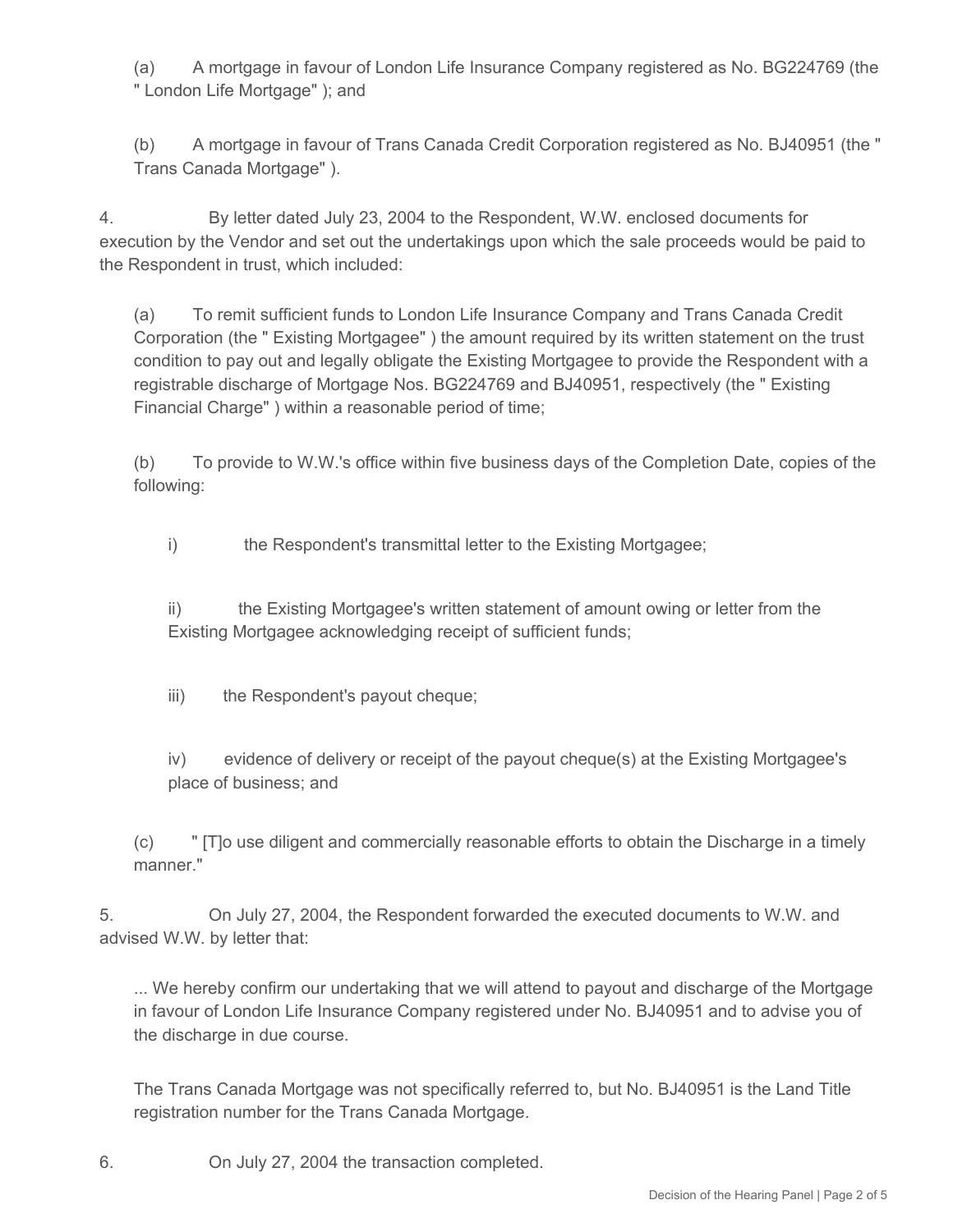7. On July 27, 2004, W. W. forwarded by letter the sale proceeds to the Respondent on the same undertakings as set out in her letter dated July 23, 2004, which included the undertaking " to use diligent and commercially reasonable efforts to obtain the Discharge in a timely manner."

8. By letter dated October 13, 2004, W.W. wrote to the Respondent with respect to the discharge for the Trans Canada Mortgage and the London Life Mortgage and stated that:

... I note that you have not yet provided us with the Discharge Particulars for Mortgage Nos. BG224769 in favour of London Life Insurance Company and BJ40951 in favour of Trans Canada Credit Corporation, which your firm undertook to payout and discharge ...

# As it has been over 60 days, it is my obligation to report this matter to the appropriate law society.

9. On November 22, 2004, the Respondent provided to W.W. confirmation that the London Life Mortgage had been discharged.

10. In December 2004, the secretary who had been assisting the Respondent with this matter left his employ and the Respondent did not delegate this matter to any other employee.

11. On June 3, 2005, W.W. and the Respondent spoke by telephone regarding the Trans Canada Mortgage. By fax dated June 3, 2005 **,** the Respondent provided to W.W. a letter dated July 20, 2004 from Trans Canada Credit confirming that the Trans Canada Mortgage was paid in full and which requested a Form C be forwarded to it. The Respondent's fax cover sheet stated:

Further to our tel. discussion on today's date, this will confirm that we apologize for our delay. We enclose a copy of a letter from TC Credit. We will finalize this shortly.

12. On June 21, 2005, W.W. by fax asked the Respondent for " an update as to what is going on with the discharge." The Respondent did not respond to this fax.

13. On July 8, 2005, W.W. re-faxed the June 21, 2005 fax with the notation " 2nd Request" .

14. On August 10, 2005, W.W. faxed the Respondent as follows:

Further to your fax of June 3, 2005, I confirm that I have faxed you twice trying to obtain an update as to where you were in regards to obtaining the discharge from Trans Canada Credit. This matter has dragged on for longer than a year, and needs to be resolved. My client's lender is desperately trying to obtain the STC and is threatening to take this matter to court. Kindly advise my office immediately of the status of the discharge.

The Respondent did not respond to this fax.

15. On January 10, 2006, W.W. complained to the Law Society in writing with respect to this matter.

16. On February 8, 2006, the Respondent responded to the Law Society as follows: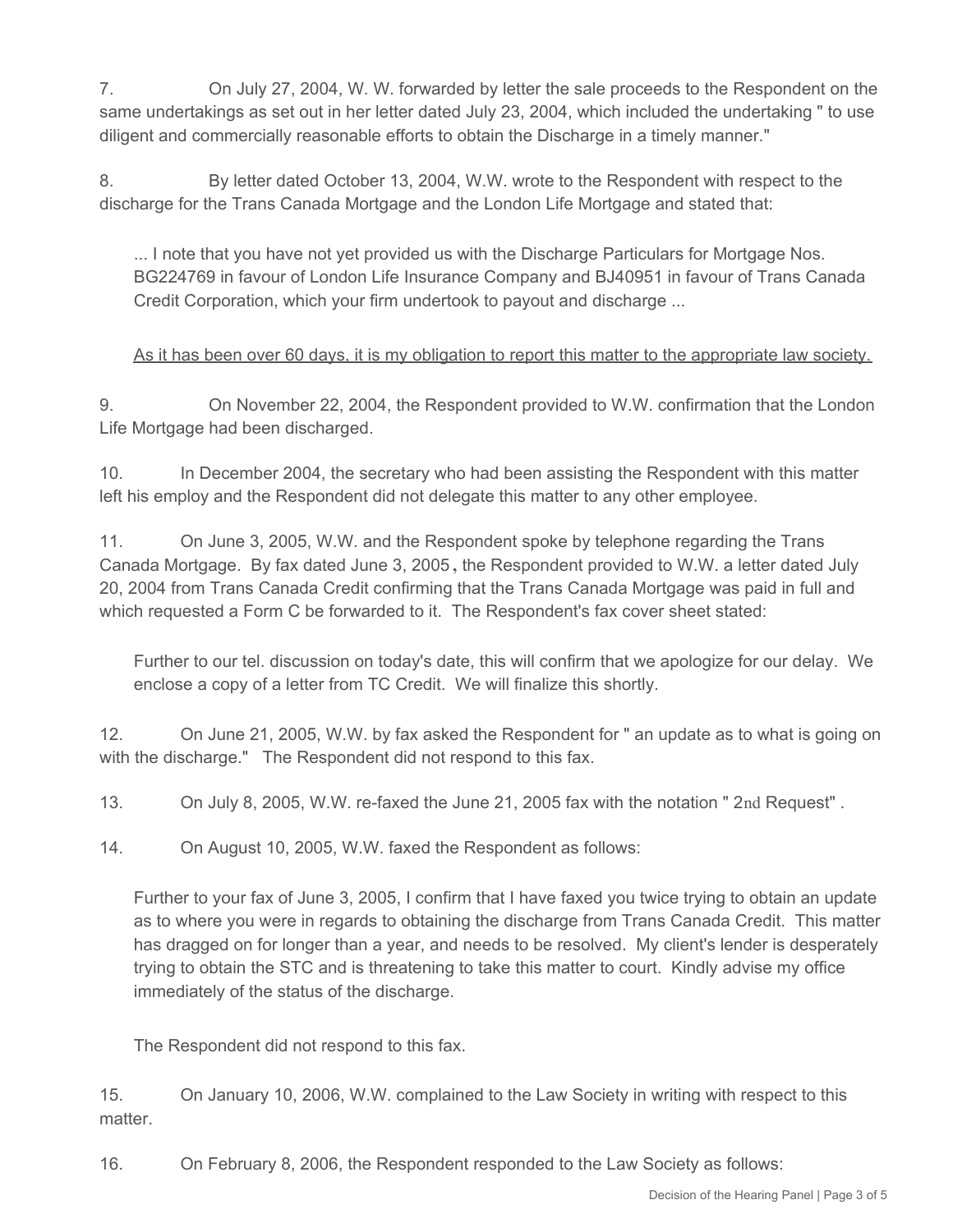We did forward to [W.W.] a fax in which we confirmed that our client had already paid out the loan (copy enclosed).

He, however, failed to follow up and obtain the discharge in a timely manner.

The writer's only explanation for the delay is that due to certain medical issues he has not dealt with this in a timely fashion.

17. On February 10, 2006, the Discharge of the Trans Canada Mortgage was executed by the mortgagee (then Wells Fargo Financial Corporation).

18. On February 22, 2006, the Respondent filed the discharge of the Trans Canada Mortgage in the Land Title Office and advised the Law Society by letter. The period of time from closing to the date the discharge was filed was approximately 18 months.

19. The Respondent attributes the delay in obtaining the discharge of the Trans Canada Mortgage to the fact that he did not delegate this matter to any other employee and his medical condition.

# **DECISION ON FACTS**

[3] Before us, the Respondent admitted:

(a) that he had failed to use diligent and commercially reasonable efforts to obtain the discharge in a timely manner and thereby failed to comply with the undertaking; and

(b) that he received communications sent by facsimile on June 21, 2005, July 8, 2005 and August 10, 2005 from W.W., a notary public, that those communications required a reply, and that he failed to respond to those communications.

[4] The Respondent further admitted that his failure to comply with the undertaking and to respond to these communications constituted professional misconduct.

[5] The Hearing Panel accepts these admissions and finds that both the failure to comply with his undertaking to provide a Discharge of Mortgage in a timely way and the failure to respond to communications from the notary public constituted professional misconduct.

# **Penalty**

[6] The Respondent and the Law Society have made a joint submission on penalty, proposing that a fine of \$7,500 and an obligation to pay costs of \$2,500 would be an appropriate penalty for these two matters.

[7] In assessing this submission, the Hearing Panel wishes to emphasize once again the importance of compliance with undertakings. Our Court of Appeal has recently reinforced the fundamental nature of this obligation by reference to principles articulated by an earlier Hearing Panel in *Law Society of BC v. Heringa*, 2004 BCCA 97, at para. 10: